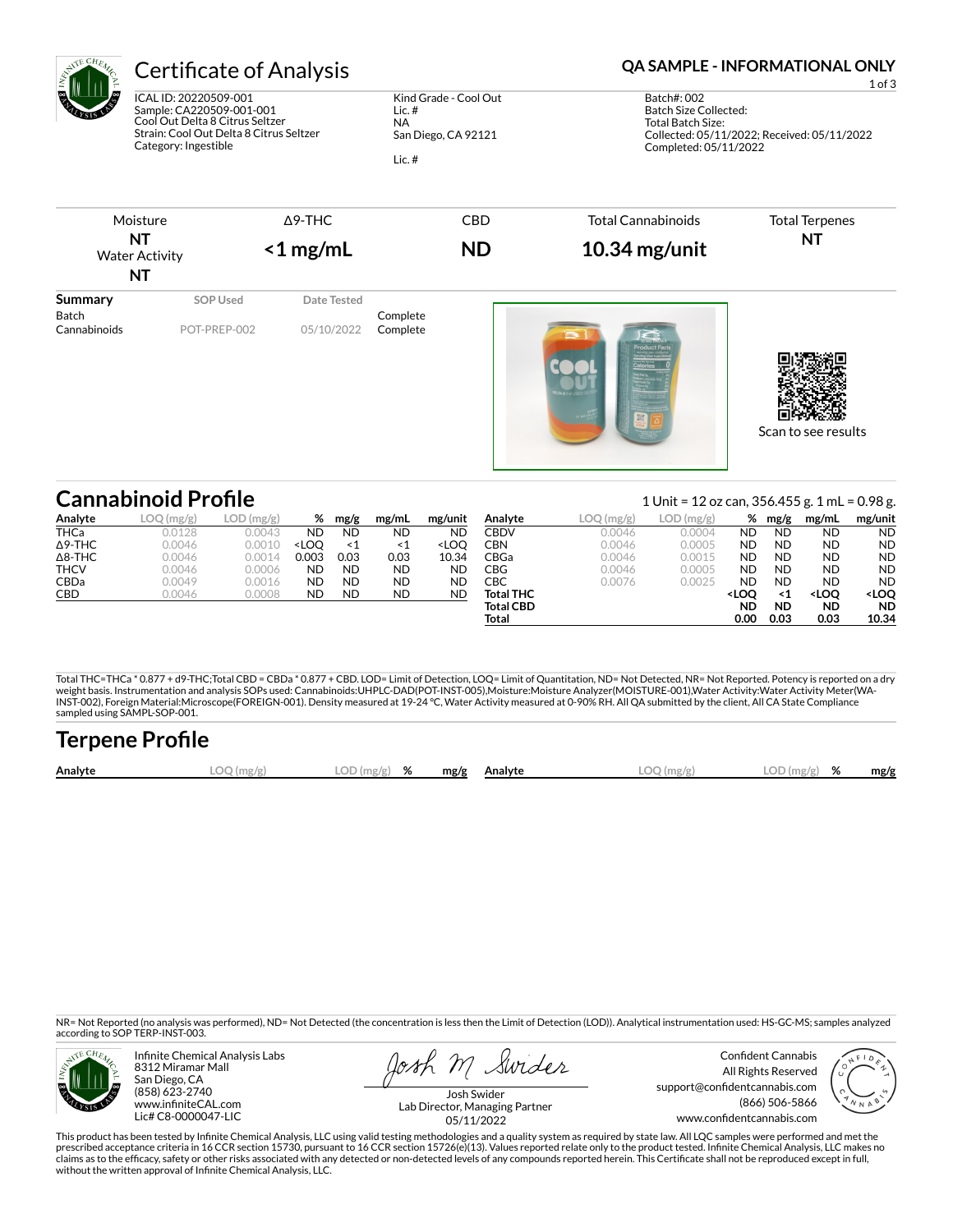| <b>Certificate of Analysis</b>          |                       | <b>QA SAMPLE - INFORMATIONAL ONLY</b><br>$2$ of $3$ |
|-----------------------------------------|-----------------------|-----------------------------------------------------|
| ICAL ID: 20220509-001                   | Kind Grade - Cool Out | Batch#: 002                                         |
| Sample: CA220509-001-001                | Lic.#                 | Batch Size Collected:                               |
| Cool Out Delta 8 Citrus Seltzer         | <b>NA</b>             | Total Batch Size:                                   |
| Strain: Cool Out Delta 8 Citrus Seltzer | San Diego, CA 92121   | Collected: 05/11/2022; Received: 05/11/2022         |
| Category: Ingestible                    | Lic.#                 | Completed: 05/11/2022                               |

## **Residual Solvent Analysis**

|  | Category 1 | $\Omega$ | LOD<br>Limit | Status | Category 2 | LOO | LOD | .imit | Status | Category 2 | LOC | <b>LOD</b> | Limit | <b>Status</b> |
|--|------------|----------|--------------|--------|------------|-----|-----|-------|--------|------------|-----|------------|-------|---------------|
|--|------------|----------|--------------|--------|------------|-----|-----|-------|--------|------------|-----|------------|-------|---------------|

NR= Not Reported (no analysis was performed), ND= Not Detected (the concentration is less then the Limit of Detection (LOD)). Analytical instrumentation used: HS-GC-MS; samples analyzed according to SOP RS-INST-003.

# **Heavy Metal Screening**

|   | <b>LOD</b><br>$\bigcap$ | Limit | -<br><b>status</b> |
|---|-------------------------|-------|--------------------|
| ∽ | $\sim$                  |       |                    |

NR= Not Reported (no analysis was performed), ND= Not Detected (the concentration is less then the Limit of Detection (LOD)). Analytical instrumentation used: ICP-MS; samples analyzed according to SOP HM-INST-003.

# **Microbiological Screening**

| ---- |  |
|------|--|

ND=Not Detected. Analytical instrumentation used:qPCR; samples analyzed according to SOP MICRO-INST-001.



Infinite Chemical Analysis Labs 8312 Miramar Mall San Diego, CA (858) 623-2740 www.infiniteCAL.com Lic# C8-0000047-LIC

Swider

Confident Cannabis All Rights Reserved support@confidentcannabis.com (866) 506-5866 www.confidentcannabis.com



Josh Swider Lab Director, Managing Partner 05/11/2022

This product has been tested by Infinite Chemical Analysis, LLC using valid testing methodologies and a quality system as required by state law. All LQC samples were performed and met the prescribed acceptance criteria in 16 CCR section 15730, pursuant to 16 CCR section 15726(e)(13). Values reported relate only to the product tested. Infinite Chemical Analysis, LLC makes no<br>claims as to the efficacy, safety without the written approval of Infinite Chemical Analysis, LLC.